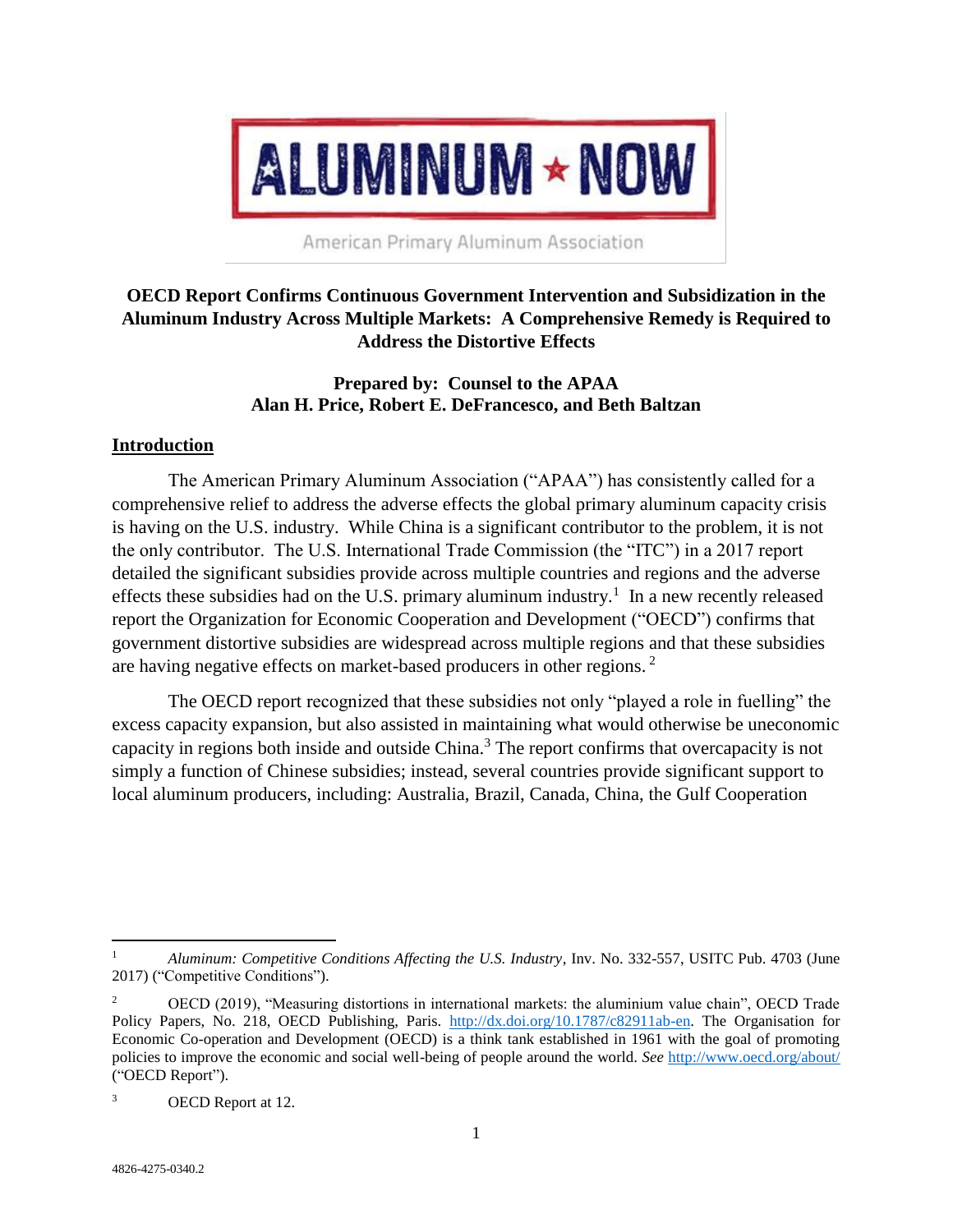Council countries (including Bahrain, Oman, Saudi Arabia, Qatar, and the UAE), 4 India, and Norway. 5

The OECD report measures the distortion in international markets caused by government intervention and subsidization by examining in detail the financial reporting of the major individual primary aluminum producers across the globe. 6 Based on an evaluation of these 17 major producers, the OECD found that:

- Aluminum subsidies tend to target primary aluminum smelting;<sup>7</sup> while smelters in subsidized countries expanded, in the United States they shuttered;<sup>8</sup>
- Numerous countries in addition to China provide these subsidies;<sup>9</sup> and
- The top five primary aluminum producing companies received 85% of all support.<sup>10</sup>

In addition, the report notes that there is an increasing amount of government ownership throughout aluminum value chain. In this regard, the report particularly identifies China, Norway, and Gulf Cooperation Council countries.<sup>11</sup> While the report indicates that stateownership and control play a significant role in the degree of subsidization a firm might receive, it is not a determinative factor. The report shows that subsidies are widespread across multiple firms both state-owned and non-state owned.

The OECD report confirms that the adverse effects of the global excess capacity crisis in primary aluminum is fed by government intervention across multiple markets by numerous players. The subsidies provided by each government creates a vicious cycle of increasing subsidization, capacity expansion and maintenance, and price declines.

The subsidies themselves distort market dynamics and create a misperception that certain regions are inherently more cost-competitive than other non-subsidized regions. For example, the report shows that the low energy costs enjoyed by producers in Canada and the GCC countries are actually due to extensive government subsidization in those regions. It is the subsidies that create the perceived cost advantage, without which producers in these regions could not maintain and expand capacity.

As the chart below shows, the overcapacity problem is not just a China problem. In the aftermath of the financial crisis, numerous countries deployed state-directed capital to expand and maintain their primary aluminum industries. Despite the fact that aluminum prices were in

- $10$  *Id.* at 6.
- <sup>11</sup> *Id.* at 28.

 $\overline{4}$ The OECD report was able to obtain and examine the subsidies provided by Bahrain, Saudi Arabia, and Oatar specifically.

<sup>5</sup> OECD Report at 29, 30, and Table A A-2.

<sup>6</sup> *Id.*

<sup>7</sup> *Id.* at 30-31.

<sup>8</sup> *Id.* at 11-12.

<sup>9</sup> *Id.* at 15.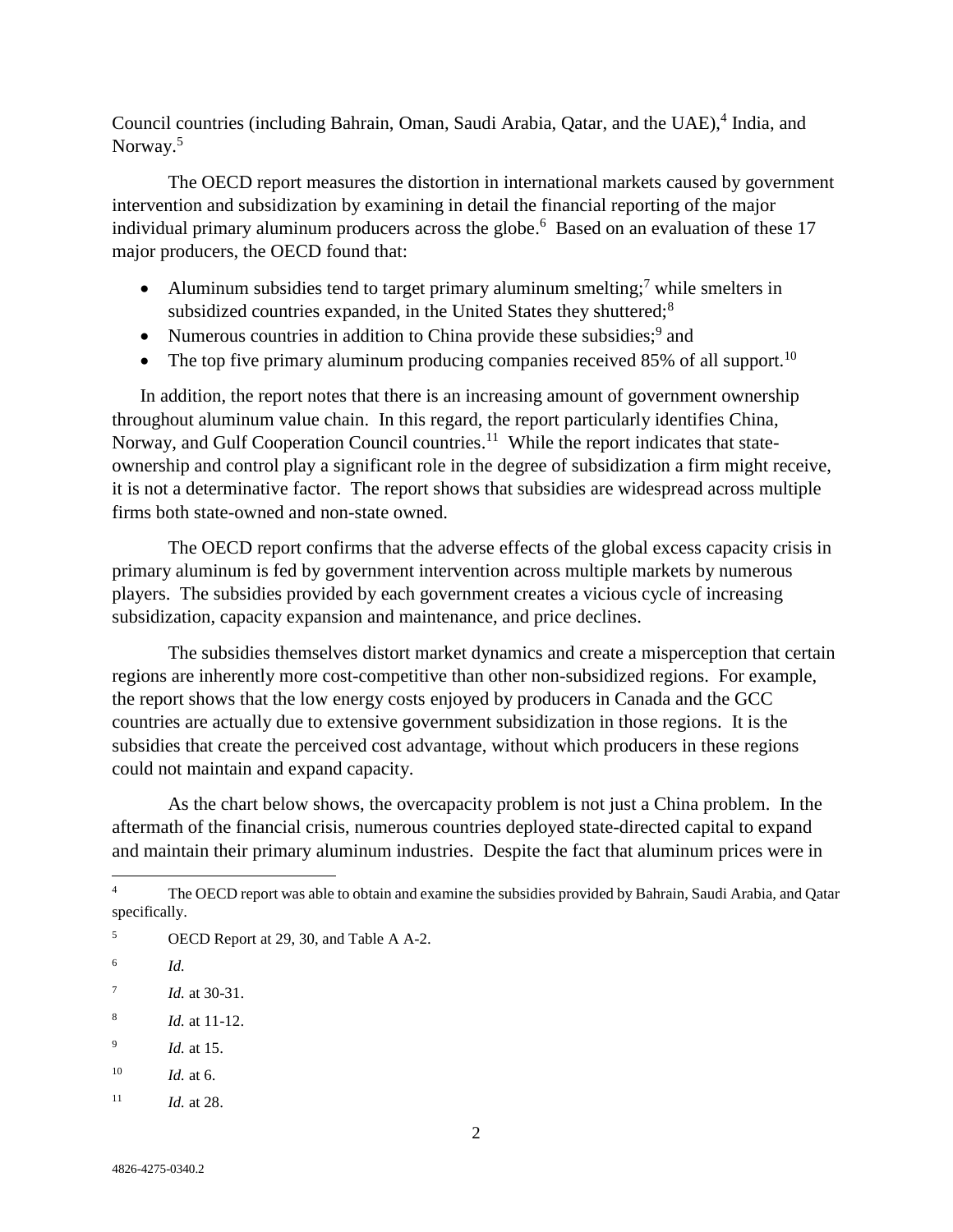the midst of a significant decline, from 2013 to 2017 countries that provided significant subsidies expanded capacity, while those that did not saw significant contractions in capacity.



Further, when examining the data by country, it is clear that the subsidized expansion is not limited to China.



Other than Brazil, each of the countries that provide significant subsidies to their aluminum industry saw capacity expansions from 2013 to 2017. The countries that do not provide significant subsidies to their aluminum industries generally saw significant declines in capacity.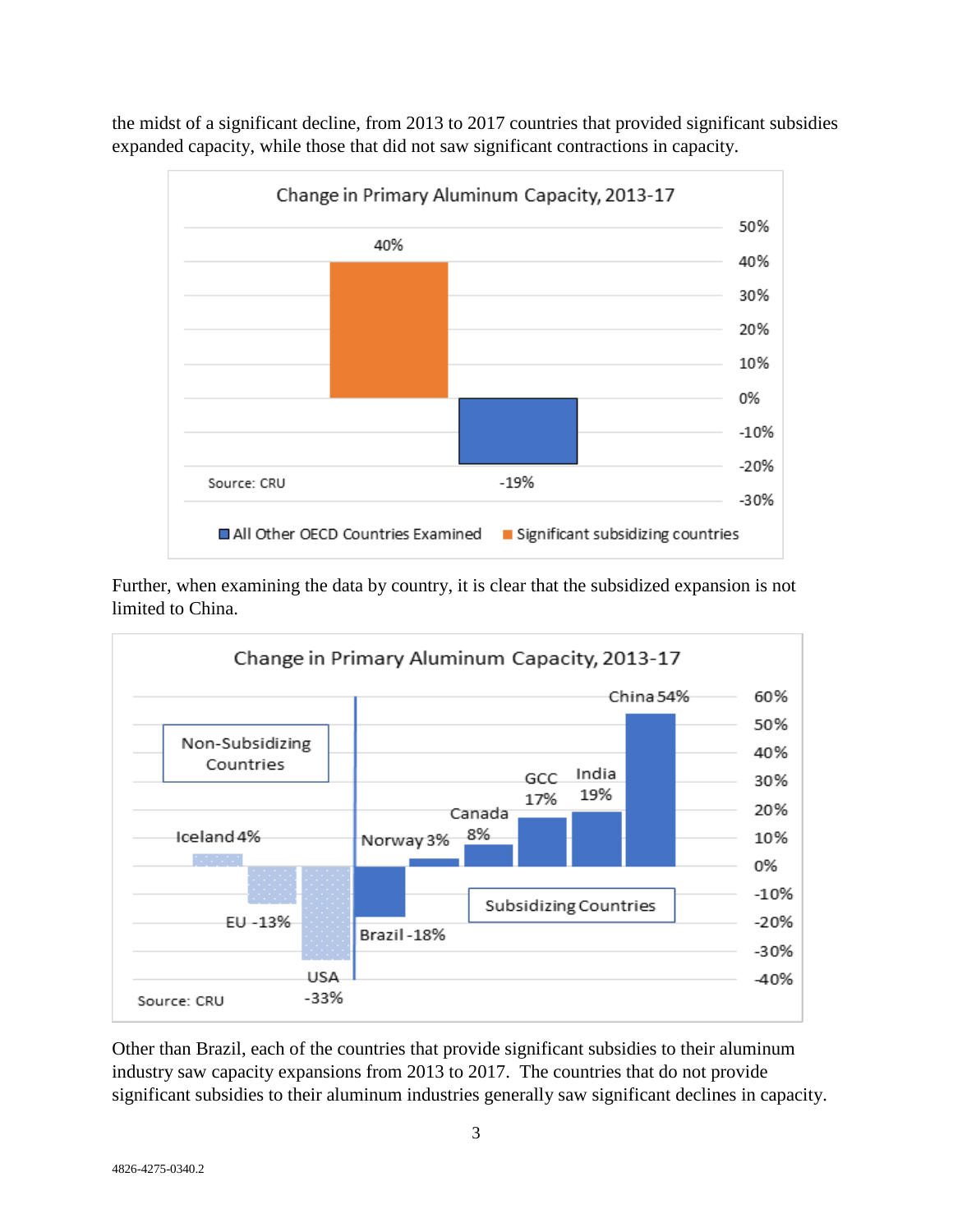Despite providing significant subsidies, Brazil's capacity declined due to extended power production issues in the country. Nevertheless, the lesson is clear, subsidies have led to continued capacity expansions and a race to the bottom at the expense of producers in countries that do not provide subsidies.

The U.S. Aluminum Association has defined overcapacity as existing when a country's capacity "has expanded far beyond its domestic needs."<sup>12</sup> This definition applies to all of the countries identified in the above chart that the OECD found to provide extensive government support, including Canada, the GCC countries, India, and Norway. None of these countries can consume anywhere close to all the aluminum that they produce. They are principally export platforms. While each of these countries was able to expand or maintain capacity, the U.S. industry which does not benefit from significant state support was forced to contract.

The President's Section 232 relief is intended to and has begun to reverse these effects.<sup>13</sup> However, if countries are granted wholesale exemptions from the program, that relief will be undone quickly, and the restarts will be terminated as quickly as they started. The U.S. industry is already experiencing a surge of primary aluminum imports from Australia because they were completely excluded from the relief. Primary aluminum is a globally traded commodity. The excess capacity crisis that has plagued the global aluminum industry therefore artificially depresses the global aluminum price. Because that price is set through the global exchange, imports from any country transmit those adverse price effects to the U.S. market, regardless of source. The only way to ensure that the price within the United States rises to address those effects is to impose tariffs on a sufficient volume of imports. Consequently, all countries must be subject to either tariffs or quotas to ensure the U.S. industry's recovery continues and the program is not undermined.

The ITC 332 report and now the OECD report confirmed that financial and input subsidies provided by governments around the world have tilted the scales in favor of producers in those regions at the expense of market-based players in the United States and elsewhere. But for these subsidies, global capacity and production would be lower and prices higher allowing market-based players to compete on a more level playing field. These findings support the continued application of the Section 232 relief broadly across all import sources.

<sup>12</sup> <sup>12</sup> Letter from Heidi Brock to Sec'y Commerce, re: *Section 232 National Security Investigation of Imports of Aluminum* (June 20, 2018), [https://www.bis.doc.gov/index.php/forms-documents/section-232-investigations/2039-](https://www.bis.doc.gov/index.php/forms-documents/section-232-investigations/2039-18-aluminum-association-heidi-brock-pdf/file) [18-aluminum-association-heidi-brock-pdf/file.](https://www.bis.doc.gov/index.php/forms-documents/section-232-investigations/2039-18-aluminum-association-heidi-brock-pdf/file) The APAA does not agree that this is the way to define overcapacity. The Aluminum Association's definition actually buys into the Chinese argument that a country is entitled to supply its entire domestic consumption of a particular product. That argument is autarkic in nature and therefore at odds with the very premise of the global trading system. Capacity should be decided by supply and demand. Overcapacity arises when governments, including those identified above, subsidize their industries and otherwise create incentives that lead to more supply than demand will bear.

<sup>13</sup> Robert E. Scott, "Aluminum tariffs have led to a strong recovery in employment, production, and investment in primary aluminum and downstream industries," Economic Policy Institute (Dec. 11, 2018).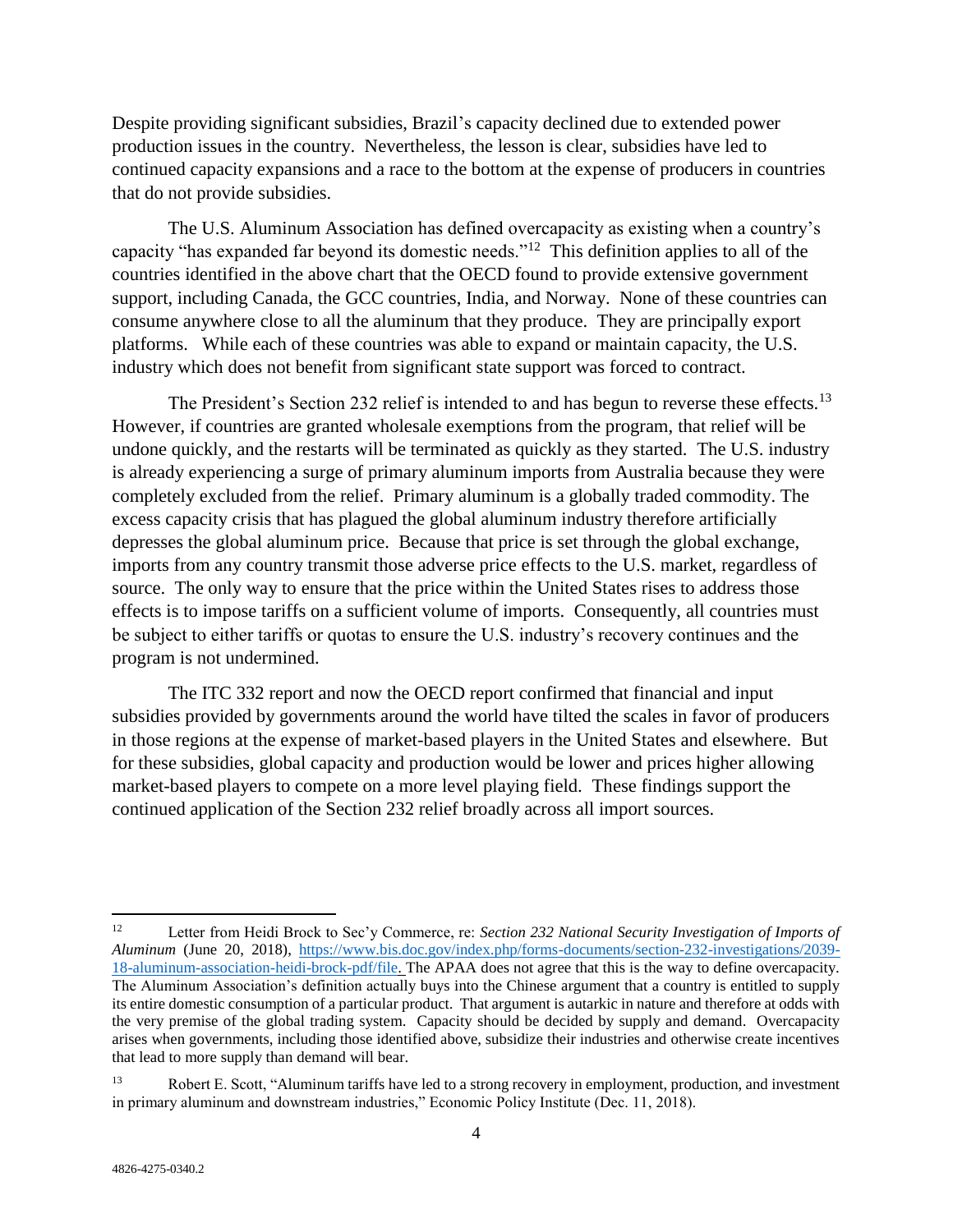## **1. Within the aluminum industry, the bulk of the subsidies are provided to primary aluminum producers in the form of financial and input subsidies**

The OECD report examined three types of support: non-financial (*i.e.*, input subsidies); financial; and trade measures.<sup>14</sup> The report found that support is "relatively large in aluminum smelting and primarily takes the form of energy subsidies and concessional finance".<sup>15</sup> The discussion below focuses on the input and financial subsidies and how they distort the competitive balance in the industry to favor the subsidized producers at the expense of market-based players.

## *a. Energy and other non-financial subsidies distort market dynamics and create a competitive balance based on subsidies not on actual inherent comparative advantages*

Energy and other non-financial subsidies inherently distort any perceived comparative advantage. An enormous amount of electricity is consumed in primary aluminum production. In the smelting process electricity is a direct input used to break chemical bonds and comprises approximately 40 percent of the total cost of production.<sup>16</sup> As such, subsidized energy rates are a direct benefit to producers comparative cost advantages.

The OECD examined the relative energy and other non-financial subsidies provided to the largest primary aluminum producers for which information was available. The OECD quantified the value of the subsidy by using "price gaps . . . to estimate the benefits that below-market prices for electricity and fossil fuels confer to aluminium producers."<sup>17</sup> The OECD found that the support totaled \$12.7 billion over 2013-2017, with an annual average of \$2.5 billion.<sup>18</sup> For the companies examined, the report found that this support was concentrated in five recipients:

- China Hongqiao
- Aluminum Bahrain
- State Power Investment Corporation
- Alcoa
- Qinghai Provincial Investment Group<sup>19</sup>

The OECD found that the principal subsidizing countries were: China, Canada, and the GCC countries. $20$ 

 $\overline{\phantom{a}}$ <sup>14</sup> OECD Report at 13.

<sup>15</sup> *Id.* at 12.

<sup>16</sup> *Id.* at 17.

<sup>17</sup> *Id.*

<sup>18</sup> *Id.* at 13.

<sup>19</sup> *Id.*

<sup>20</sup> *Id.* at 14, 81.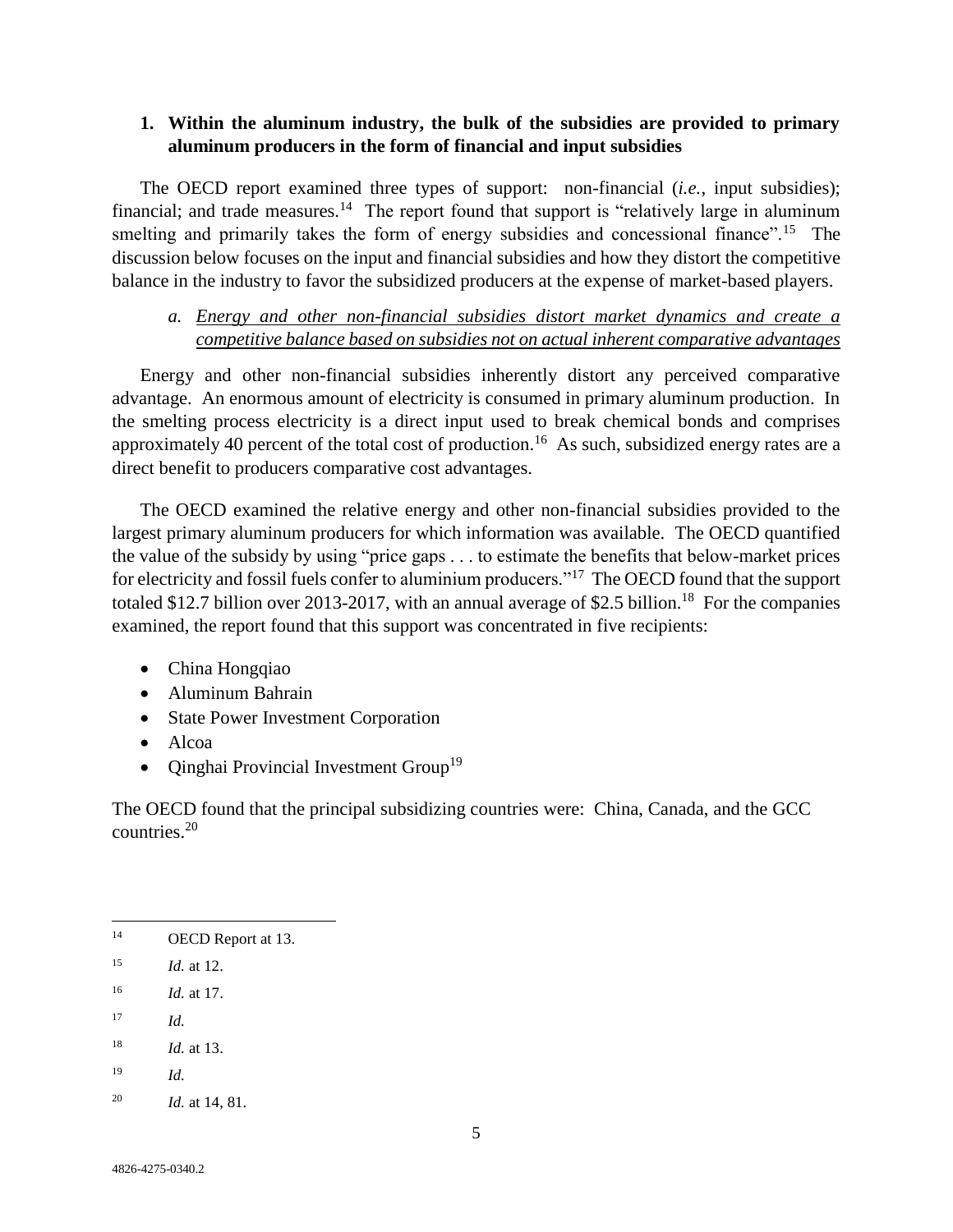Because the Chinese are the highest cost producers, the fact that they provide energy subsidies to compensate for this deficit is not surprising. The energy subsidies provided by Canada and the GCC -- countries that are believed to be low-cost energy producers and therefore low-cost aluminum producers -- undermines any notion that producers in these countries enjoy an inherent comparative advantage. Based on the evidence in the report, it appears that any "comparative advantage" is the result of the energy subsidies themselves. The OECD report states that "overall, the results . . . clearly show input subsidies, and energy subsidies in particular, to constitute the bulk of all support benefitting aluminium producers worldwide."<sup>21</sup>

This is true even of countries that are considered energy-rich. Thus:

Government ownership and intervention in energy markets is especially important in GCC countries, with the Middle East accounting for 30% of all price-driven subsidies for fossil fuels .... Because the region is energy-rich, most of its subsidies take the form of opportunity costs .... That said, several GCC countries producing aluminium have become lately (or are about to become) importers of natural gas, including Bahrain, Oman, and the UAE. The energy subsidies measured for GCC in this study are very large  $\dots$ .<sup>22</sup>

With respect to Canada, the report specifies that Quebec allows aluminum smelters to purchase electricity at \$0.01-0.02 per kWh below those paid by other large industrial users, resulting in a significant subsidy.<sup>23</sup>

In addition to energy inputs, the report notes the value of tax concessions as a subsidy. In particular, the OECD comments that these subsidies can provide support for physical capital, which in turn is important because of its effects on investment, "favouring the renewal of a company's capital stock."<sup>24</sup> The report goes on to note that

A consequence for competition may thus be that countries that have subsidized capital the most end up having the most competitive firms, e.g., the most energyefficient smelters. In turn, those firms that have acquired newer equipment may subsequently be able to compete effectively without subsidies. $2<sup>5</sup>$ 

These input subsidies allow smelters to lower their cost of production and cost of capital, effectively shielding producers in these regions from some of the worst effects of the excess capacity crisis. The subsidies give the appearance that these producers are more

- <sup>24</sup> *Id.* at 90.
- <sup>25</sup> *Id.*

l <sup>21</sup> *Id.* 87.

<sup>22</sup> *Id.* at 88.

<sup>23</sup> *Id.* at 17, 88.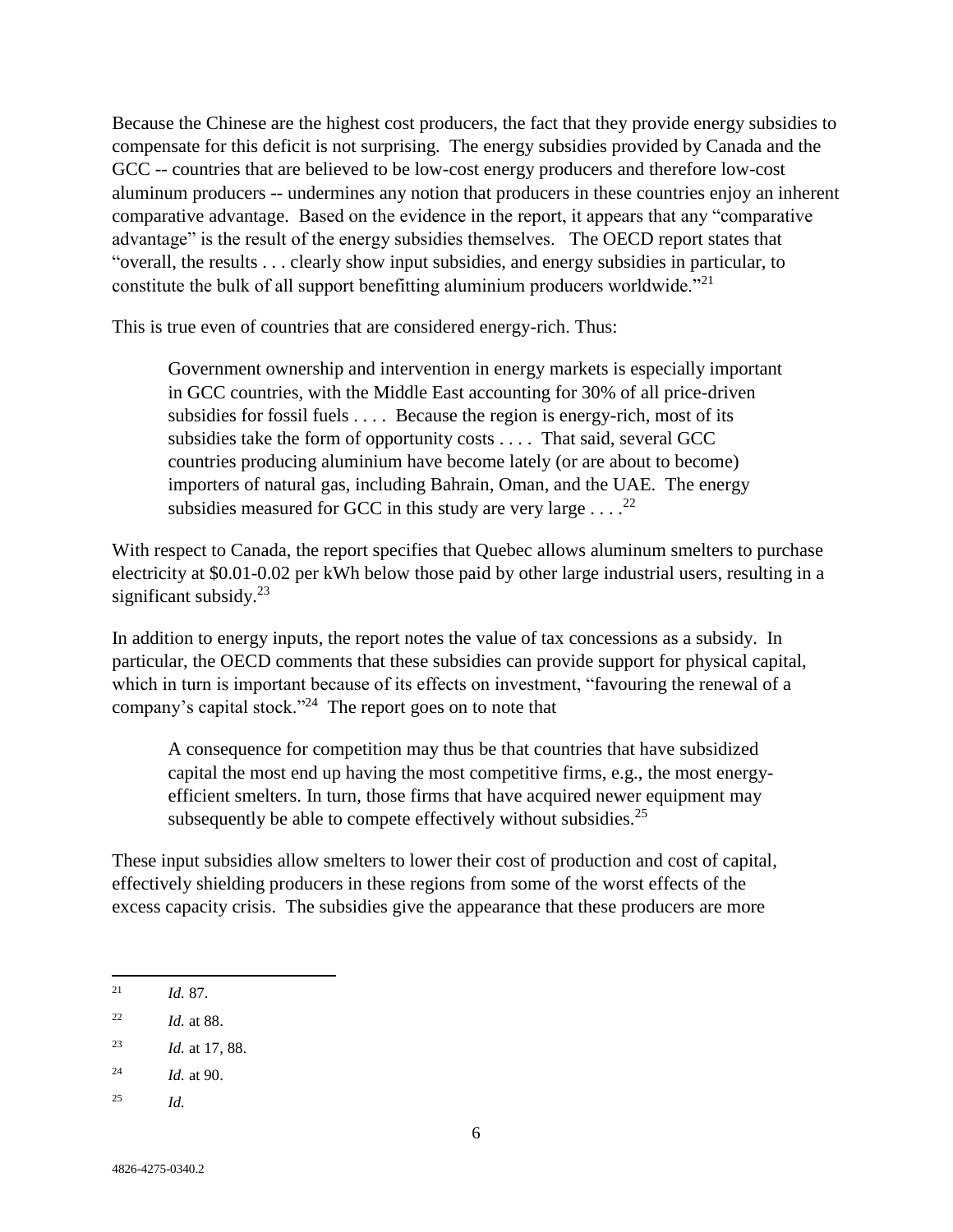profitable than they otherwise would be resulting in increased investment to maintain and increase capacity.

# *b. Financial Subsidies Contribute to the Buildout of the Excess Capacity and Have Been Provided Across All Markets*

Financial subsidies, primarily in the form of concessional lending, are one of the principle drivers of the capacity buildout. Aluminum producers throughout the world have used concessional financing to "upgrade" and expand capacity. According to the OECD, while financial subsidies are more "heavily concentrated in Chinese firms."<sup>26</sup> Western firms have also obtained "30-year loans at zero interest rate from Investissement Quebec, a state-owned investment company  $\dots$ ."<sup>27</sup> Australia provided \$173 million in funding to prevent the closure of a smelter.<sup>28</sup> Further, Indian producers have also received concessional financing to expand production. From 2013 to 2017, primary aluminum capacity in Indian increased by 19 percent increasing by 668,000 metric tons.<sup>29</sup> This is simply not possible without significant amounts of concessional financing consistent with its aluminum industrial plans.

The OECD report confirms that Chinese firms typically receive significant debt financing and carry excessive debt loads at interest rates that companies with that level of debt would not normally be able to receive.<sup>30</sup> However, despite these high debt loads, the interest rates are low, and the investments continue.<sup>31</sup> The OECD report quotes and expert that:

China's banking system was designed not to serve the interests of the private sector but to provide credit – cheaply and in large amounts – to state-owned companies.<sup>32</sup>

The report makes clear that the Chinese capacity increase was financed through government directed debt. The Chinese aluminum industry is an example of the overall industrial debt bubble building within the Chinese economy. Across multiple industries, the Chinese used government directed financing to rapidly expand capacity and production contributing to the overall excess capacity crisis weighing down global pricing across numerous industries.

China, however, is not the only country that has used excessive debt financing to maintain and expand capacity. As discussed above, the report shows concessional financing from Canada and Australia. The report also shows that other countries like India are now following the Chinese lead and providing larger amounts of state-directed financing to increase its aluminum capacity

 $\overline{\phantom{a}}$ 

<sup>26</sup> *Id.* at 13.

<sup>27</sup> *Id.* at 102.

<sup>28</sup> *Id.* at 19, 90.

<sup>29</sup> CRU International Ltd., CRU April 2018 Market Outlook Report (Apr. 2018) at Table S.7.

<sup>30</sup> OECD Report at 19, 20.

<sup>31</sup> *Id.* at 20-22.

<sup>32</sup> *Id.* at 23, 103.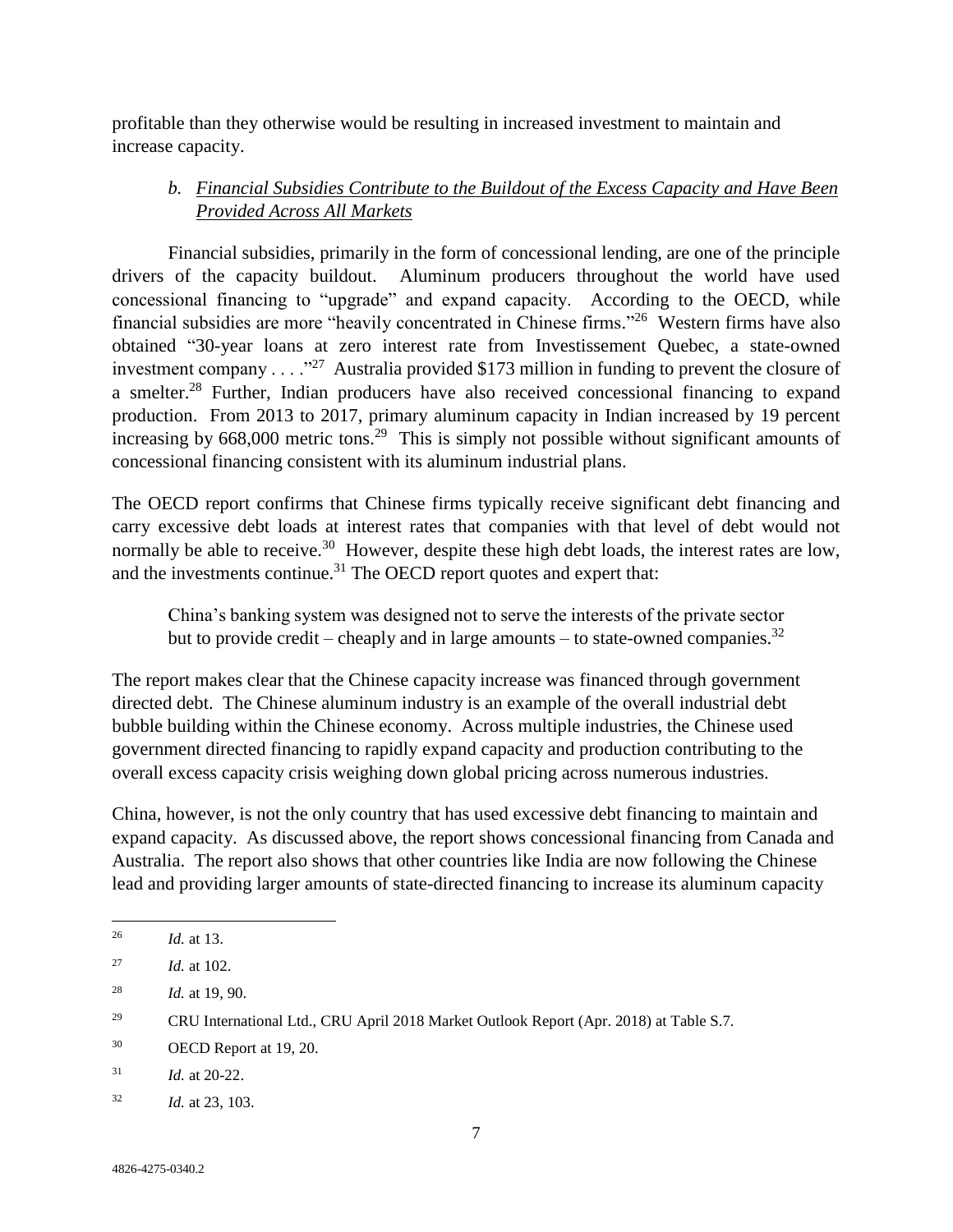and production. Over the last three years, no other country expanded aluminum production and capacity as rapidly as in India. Since 2008, India's rate of aluminum capacity expansion is second only to China's.<sup>33</sup> Yet, like the Chinese, India producers are high-cost coal-based energy aluminum producers. But for the government-directed financing, such rapid expansion both inside and outside of China would not have been possible.

# **2. This is not just a "China" problem: Significant subsidies are being provided in numerous markets**

As capacity expanded over this period and prices collapsed, governments across the globe provided significant subsidies to local producers in those countries. These subsidies are widespread across several regions and are not specific to China. While the OECD report confirms that China is responsible for a significant portion of the overall subsidies and excess capacity, China is by no means alone. Other countries also heavily subsidize aluminum smelting. These subsidies are not being provided in a random fashion; rather, the principal providers of these subsidies have industrial policies that establish the process to be used to secure and expand aluminum smelting.

The report links these subsidies to the profitability of the companies receiving the subsidies.<sup>34</sup> This profitability is otherwise difficult to explain in the context of plummeting aluminum prices. These subsidies distort market dynamics and adversely affect market-based players in the United States and elsewhere.

 $\overline{a}$ 

<sup>33</sup> CRU International Ltd., CRU April 2018 Market Outlook Report (Apr. 2018) at Table S.7.

<sup>34</sup> OECD Report at 83.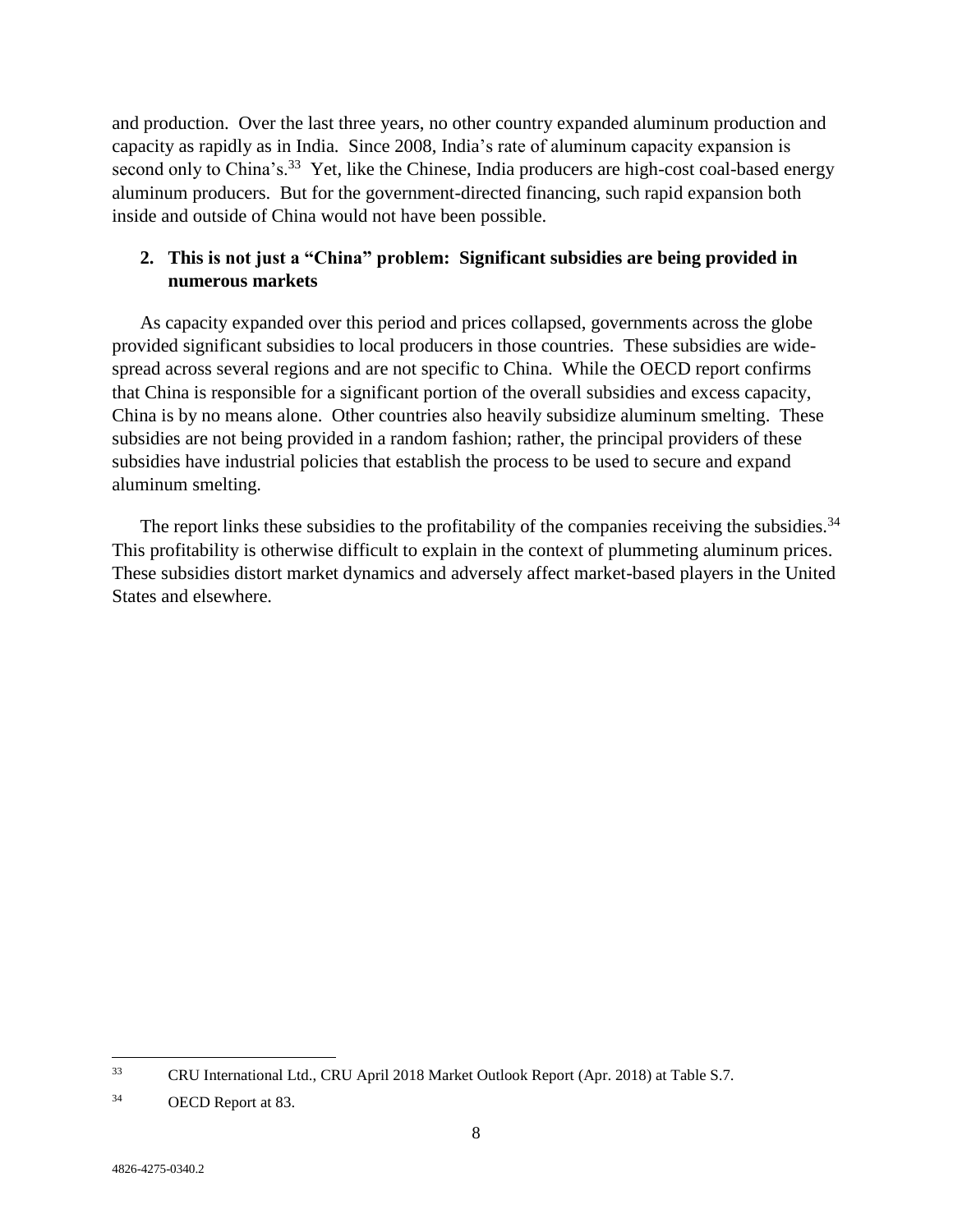#### Figure 5.5. Government support has helped companies increase their profitability



Average profit margins over the 2013-17 period, with and without non-financial government support (%)

Notably, while China tends to subsidize Chinese companies, the same is not necessarily true of other countries. Instead, these other governments focus on attracting smelters, without regard to the nationality of the company owning or operating the smelters. The OECD's analysis shows that even some of the largest Western aluminum producers would not be profitable without the subsidies provided by the local governments where they operate.<sup>36</sup> Clearly these subsidies help to maintain and expand capacity that would otherwise be uneconomic to operate.

### **3. The subsidies force American facilities to bear the brunt of the market distortions and resulting capacity crisis.**

The significant subsidies provided both inside and outside of China, targeted at the smelting stage, enhancing or even creating profits that otherwise would not exist, explains why it is that U.S. smelters have been forced out of business while their foreign counterparts prosper and

Note: Data for QPIG and SPIC are for the years 2012-16, and 2013-16 for Vimetco. Source: OECD research.

 $35$ *Id.* at 85.

<sup>&</sup>lt;sup>36</sup> The report also shows a comparatively small amount of subsidies provided by the United States, which tends to provide subsidies for research, development, and workforce training. Competitive Conditions at 19. These types of subsidies are indirect and thus have less impact on the market than, for example, direct energy subsidies. (Indeed, certain R&D subsidies are permitted under WTO rules.) *See* Agreement on Subsidies and Countervailing Measures, Article 8.2.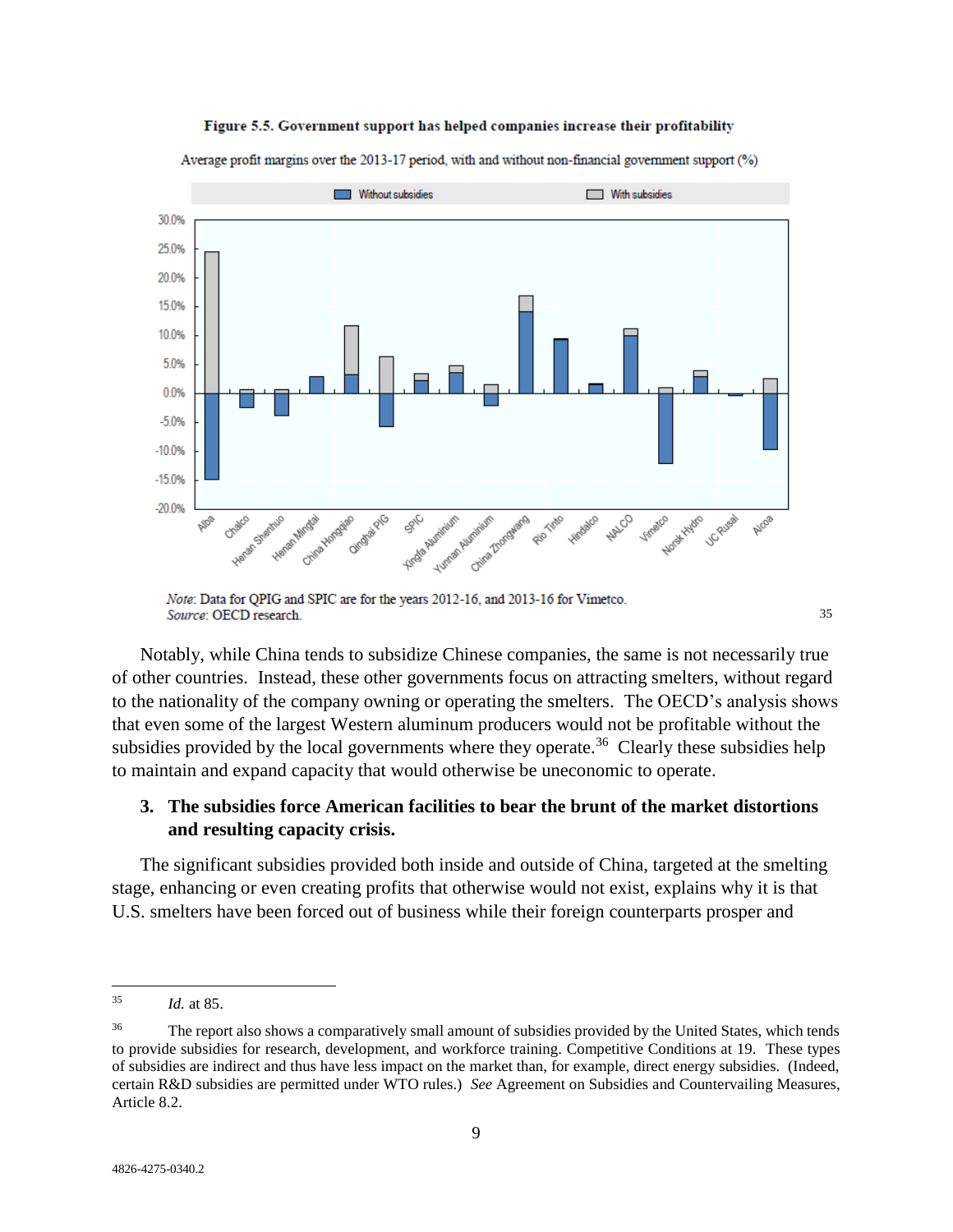expand. The report makes clear that but for the subsidies, these foreign competitors would not enjoy a comparative advantage over the U.S. industry.

The OECD report specifically notes that U.S. and EU smelters bore the brunt of the harm caused by the aluminum price freefall, shuttering their smelters even as companies in China and the GCC had "sustained solid profit margins."<sup>37</sup> The report finds that production is declining there, and in Australia, as "OECD-based aluminium companies have invested in the Middle East to benefit from the region's comparatively low energy prices"<sup>38</sup> – which, as noted above, the report also finds to be subsidized.<sup>39</sup>

The OECD report shows that while "China was increasing its smelting output by a factor of twenty, capacity declined in a number of OECD countries, a trend that has accelerated markedly in recent years."<sup>40</sup> This rapid expansion caused other countries to rapidly expand their own subsidies resulting in a vicious cycle of subsidies, production capacity expansion, and declining prices. OECD-based companies shift production from non-subsidizing countries to subsidizing countries.

Market-based players in the United States would be competitive but for the subsidies provided around the world in these other locations. The subsidies have created profits where none otherwise existed, giving companies with smelters in China, Bahrain, Canada the false appearance that they are more efficient lower-cost producers than their American counterparts.<sup>41</sup>

These manufactured profits have multiplier effects in terms of the harm they cause to producers that do not enjoy these subsidies and try to compete based on market forces. The "profitable" companies are able to invest those (unearned) profits in technology and updated equipment. Thus, they are able to give the appearance that their success is due to their modern facilities, when in fact even their ability to invest is those facilities depends on the subsidies.

It is evident that there is a zero-sum game when it comes to aluminum smelting. Subsidies provided by one country to lure a company to build or expand a smelter results in lost capacity in the non-subsidizing country.

## **4. Downstream producers have not been spared of the effects of the subsidies to primary aluminum producers**

As the foregoing demonstrates, the subsidies are principally targeted at the smelting stage. Not only has this caused a diversion of smelters from countries such as the United States to those

 $\overline{\phantom{a}}$ 

<sup>37</sup> Competitive Conditions at 11.

<sup>38</sup> *Id.* at 41.

<sup>39</sup> *Id.* at 41, 88.

<sup>40</sup> *Id.* at 41.

<sup>41</sup> *See*, *e.g.*, David Fickling, *China Isn't the Reason U.S. Aluminum Is Suffering,* Bloomberg (Oct. 10, 2016), [https://www.bloomberg.com/opinion/articles/2016-10-10/china-isn-t-the-reason-u-s-aluminum-is-suffering.](https://www.bloomberg.com/opinion/articles/2016-10-10/china-isn-t-the-reason-u-s-aluminum-is-suffering)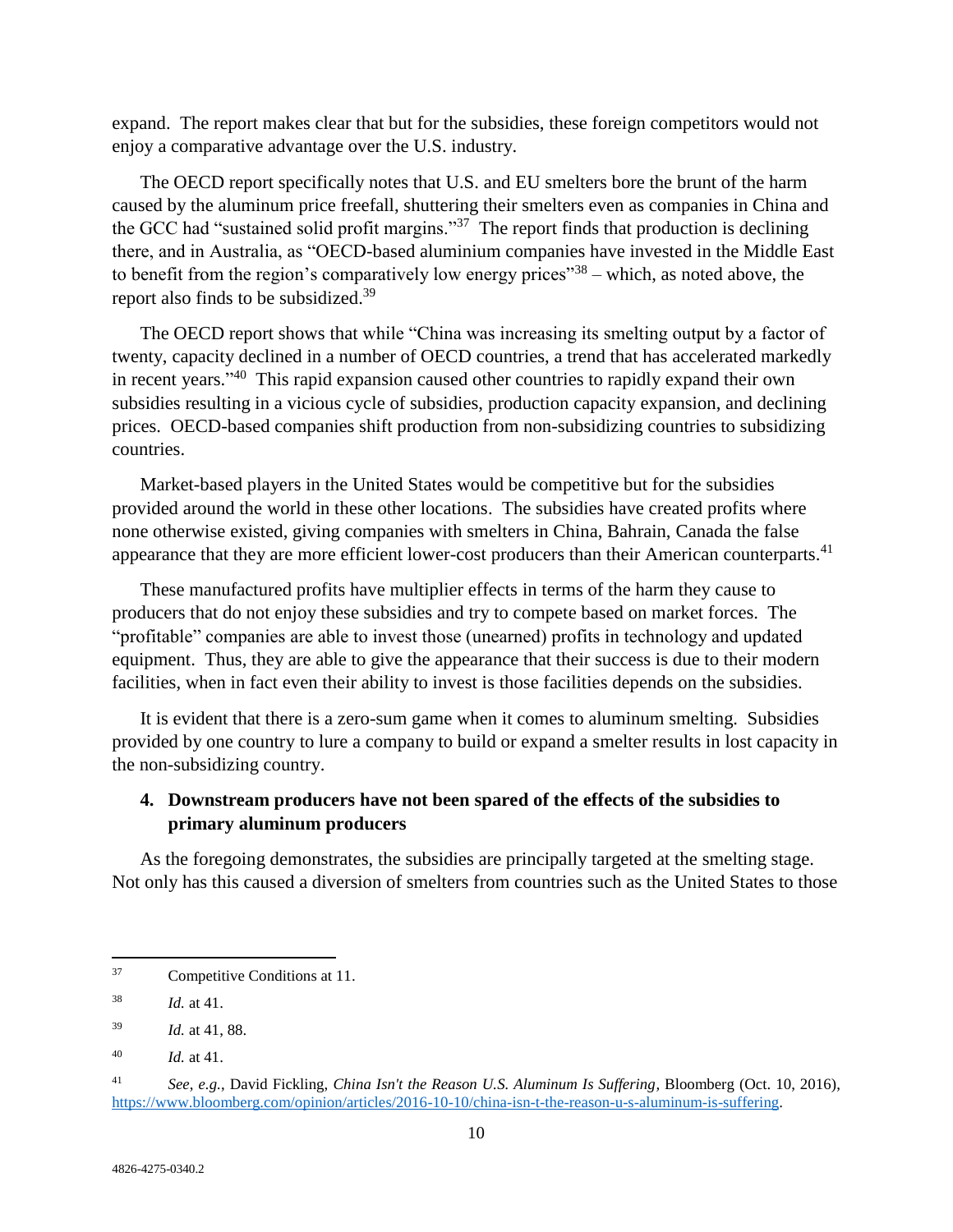providing the subsidies, but the downstream producers have become dependent on the artificially depressed global aluminum price generated through this government intervention.

While downstream producers may generally benefit from the artificially depressed global aluminum price, many of the same governments subsidizing their primary aluminum producers also provide similar subsidies to their downstream semifinished industry. In addition, the OECD report indicates that these governments also impose other trade measures to further benefit downstream producers in their country. These same subsidies often cause similar shifts in downstream production capacity to subsidizing countries.

The report makes clear that while governments are currently focused on attracting and expanding their smelting production, the Chinese are

moving up the value chain, or combing the product-sophistication ladder, on the underlying assumption that they would be better off processing products further downstream.<sup>42</sup>

The OECD report also discusses what it terms "subsidy hotspots".<sup>43</sup> These are special economic areas that some countries create to promote investment, sometimes across a range of industries. The report discusses several different countries that create these areas such as in China and India but notes in particular that Russia seeks to develop an "Aluminum Valley." There, the emphasis will be on producing semis – the next step in the value chain after smelting. These "hot-spots" or industrial development zones, provide the same types of subsidies and incentives to both upstream and downstream aluminum producers located inside that zone.

Because primary aluminum comprises the overwhelming portion of downstream production costs, the distortions provided to primary producers also flow through to the downstream producers in that country as well. The combined effects of additional downstream subsidies and the distortions reflected in the primary input, put market based downstream producers at a significant disadvantage.

This government intervention has begun to have negative effects on U.S. downstream producers. There are currently antidumping and countervailing duties on imports of Chinese aluminum extrusions, foil, and common alloy sheet. Often domestic producers in these industries have been forced out of certain industry segments altogether. Indeed, this kind of downstream offshoring has become the basis for requests for exclusions from the Section 232 tariffs:

 $\overline{a}$ 

<sup>42</sup> Competitive Conditions at 60; *see also id.* at 71.

<sup>43</sup> *Id.* at 17, 86.